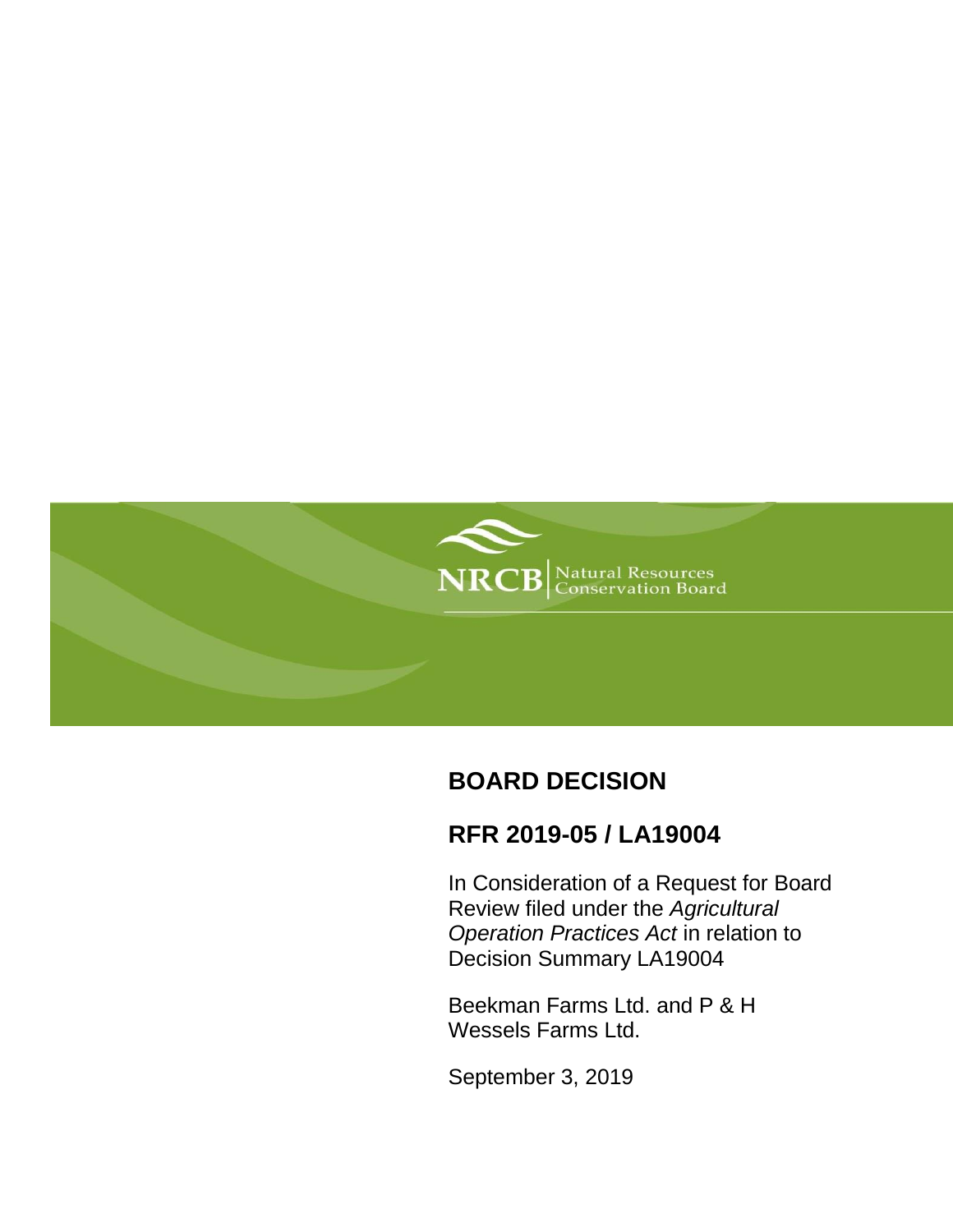# **Background**

On July 26, 2019, Natural Resource Conservation Board (NRCB) approval officer Adria Snowdon issued Decision Summary LA19004 and Approval LA19004 with conditions, to construct a new beef confined feeding operation operated by P & H Wessels Farms Ltd. (Wessels), on NW 33- 07-26 W4M, land owned by Wessels and Beekman Farms Ltd., in the Municipal District of Willow Creek (County). The construction includes:

- A new 2,500 beef finishers confined feeding operation (CFO)
- Constructing a synthetically lined catch basin (40 m x 40 m x 5 m)
- Constructing feedlot pens (190 m x 223 m)

Pursuant to section 20(5) of the *Agricultural Operation Practices Act* (AOPA), Requests for Board Review of Decision Summary LA19004 were filed by Edith Evans, and Jadon and Jana Sharratt. Each of the two filed requests for Board review (RFR) met the 10-day filing deadline established by AOPA. A third RFR was received past the filing deadline of August 19, 2019 set out in the approval officer's cover letter to the decision summary.

Under authority of section 18(1) of the *Natural Resource Conservation Board Act*, a division of the Board consisting of Page Stuart (Panel Chair), Keith Leggat, and Daniel Heaney was established on August 21, 2019 to consider the RFRs. The Board convened to deliberate on the RFRs on August 26 and 28, 2019. Before deliberating on the merits of the issues raised, the Board reviewed, as a preliminary matter, the status of the RFR that was received past the deadline. This included an assessment of the pertinent portions of AOPA, as well as review of previous board decisions with respect to late filing of documents.

# **RFR received past the filing deadline**

An RFR submission from Robert Rippin and Niesje Vanden Dool (Rippin and Vanden Dool) was received by the NRCB on August 20, 2019, after the filing deadline of August 19, 2019. Additional correspondence was provided by Rippin and Vanden Dool on August 21 and 26, 2019. Rippin and Vanden Dool do not assert that there was any NRCB induced error in the failure to file the RFR within the time period provided in the notice of decision provided to them by the approval officer. The Board reviewed the facts relating to these submissions, including documentation provided by the Board Reviews Manager.

The Board finds that as a result of unfortunate errors by Rippin and Vanden Dool on both their facsimile and email transmissions, their RFR was not directed to the NRCB until the RFR deadline had passed.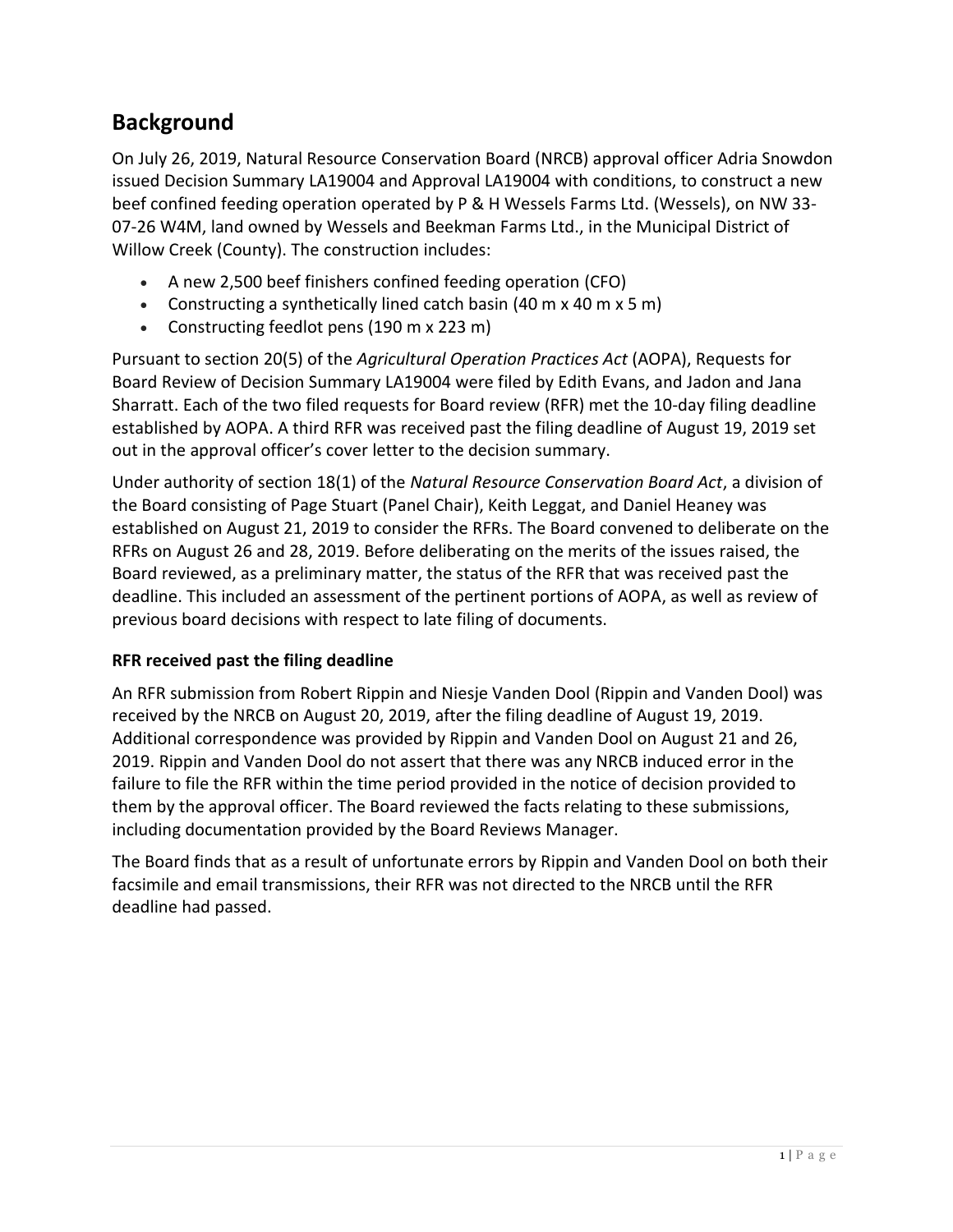The RFR deadline is determined in accordance with the statutory provision in AOPA section 20(5) (also reflected in section 15 of AOPA's Administrative Procedures Regulation). AOPA section 20(5) states:

*20(5) A directly affected party may, within 10 working days of receipt of the decision under subsection (4), apply to the Board in accordance with the regulations for a review of the decision.*

As the Board has no authority to extend a statutory deadline, and the Rippin and Vanden Dool submission did not meet the filing deadline, it cannot be accepted by the Board.

That said, the Board was provided with evidence that documents Rippin and Vanden Dool's efforts to file their RFR. The Board also notes that upon the issuance of Notice of Filed Requests for Board review letter on August 20, 2019, Rippin and Vanden Dool contacted the NRCB to ask why their RFR was not included. For these reasons only, the Board makes the observation that had the Rippin and Vanden Dool RFR been submitted within the statutory timelines, none of the issues raised would warrant consideration for review. The Board notes, for example, the construction and operation of wind turbines in Alberta is regulated by the Alberta Utilities Commission, an agency that requires environmental assessment of various risks associated with the siting, construction, operation and reclamation of wind turbines, including risks to ground and surface water.

# **Jurisdiction**

The Board's authority for granting a review of an approval officer's decision is found in section 25(1) of AOPA, which states:

- *25(1) The Board must, within 10 working days of receiving an application under section 20(5), 22(4) or 23(3) and within 10 working days of the Board's determination under section 20(8) that a person or organization is a directly affected party,*
	- *(a) dismiss the application for review, if in the opinion of the Board, the issues raised in the application for review were adequately dealt with by the approval officer or the issues raised are of little merit, or*
	- *(b) schedule a review.*

The Board considers that a party requesting a review has the onus of demonstrating that there are sufficient grounds to merit review of the approval officer's decision. Section 13(1) of the AOPA Administrative Procedures Regulation describes the information that must be included in each request for Board Review.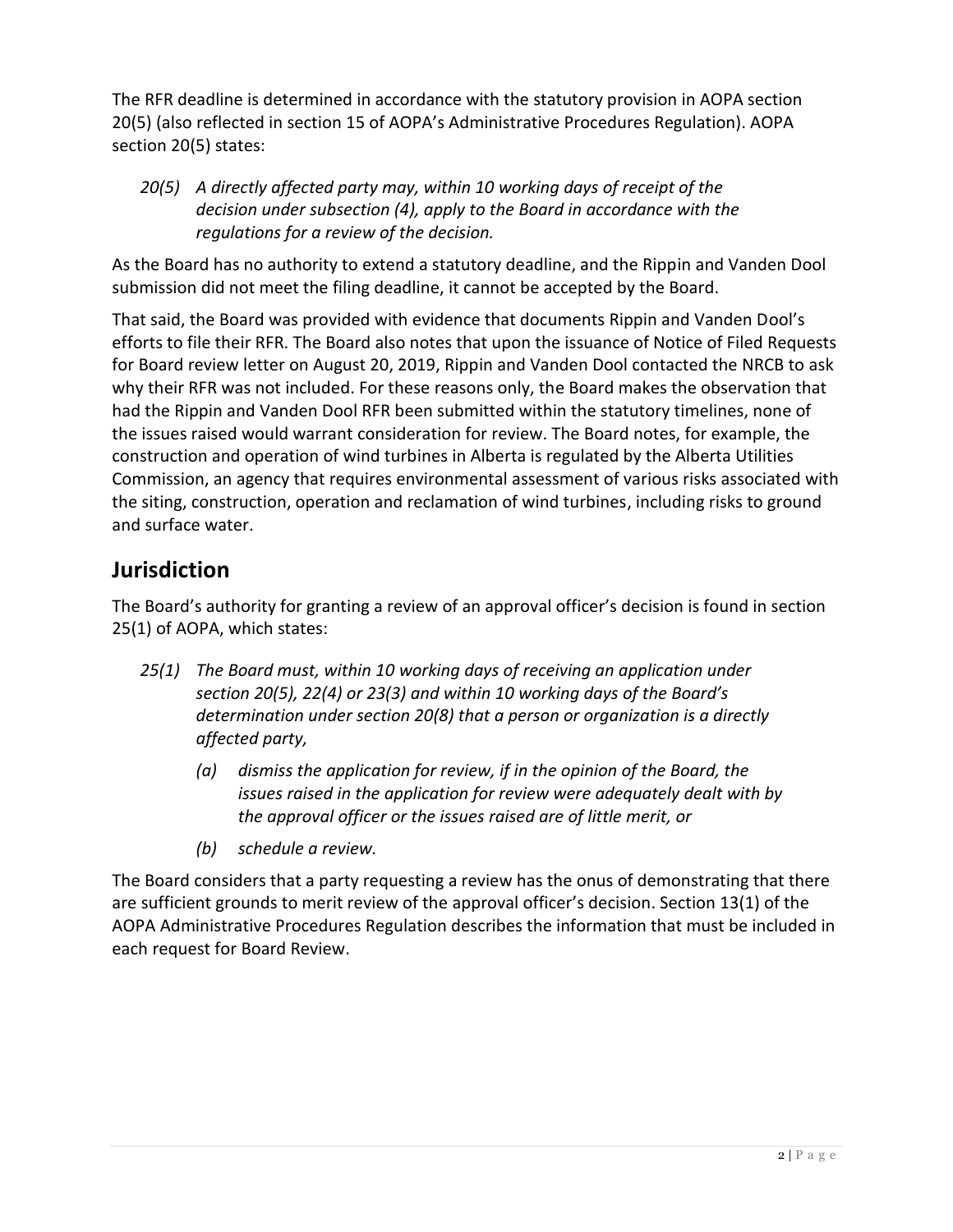# **Documents Considered**

The Board considered the following information:

- Decision Summary LA19004, dated July 26, 2019
- Approval LA19004, dated July 26, 2019
- RFR filed by Edith Evans (Evans), submitted August 19, 2019
- RFR filed by Jadon and Jana Sharratt (Sharratt), submitted August 19, 2019
- Rebuttal filed by Wessels, submitted August 27, 2019
- Portions of the public record maintained by the approval officer

# **Board Deliberations**

The Board met on August 26 and 28, 2019, to deliberate on the following issues raised in the RFRs.

- Ground and surface water quality
- Suitability of land for manure spreading
- Property values
- Ground water quantity
- Fire risk
- Animal containment

### **Ground and Surface Water Quality**

One of the primary objectives of AOPA and the standards regulation is to ensure that manure storage facilities and manure spreading activities address risk to surface and groundwater. In Decision Summary LA19004, the approval officer concluded that both the feedlot pens and the run off catchment basin include liners that satisfy AOPA requirements. In the approval, the approval officer has required leak detection monitoring and reporting to assess ongoing risk associated with the catch basin.

AOPA regulations include requirements that provide nutrient limits and setback provisions to limit risk to ground and surface water. Nutrient limits are in place so that manure is land spread as fertilizer at agronomic rates for crops or forage. At the time of application, an applicant must satisfy that they have secured sufficient manure spreading lands to take the anticipated manure production from the CFO. While the manure spreading land acreage required at the time of application is calculated based on provincial land soil maps—in this case the black soil zone—actual manure spreading activities are subject to ongoing regulatory requirements under the NRCB's AOPA mandate.

Neighbours expressed concerns related to ground and surface water; however, in order to warrant review at a Board hearing, those concerns must justify revisiting the approval officer's decision. Simply stated, the Board has reviewed the approval officer's reasoning for concluding that the application satisfies AOPA's requirements related to surface and ground water protection, and finds that these matters were adequately addressed in the decision summary and approval.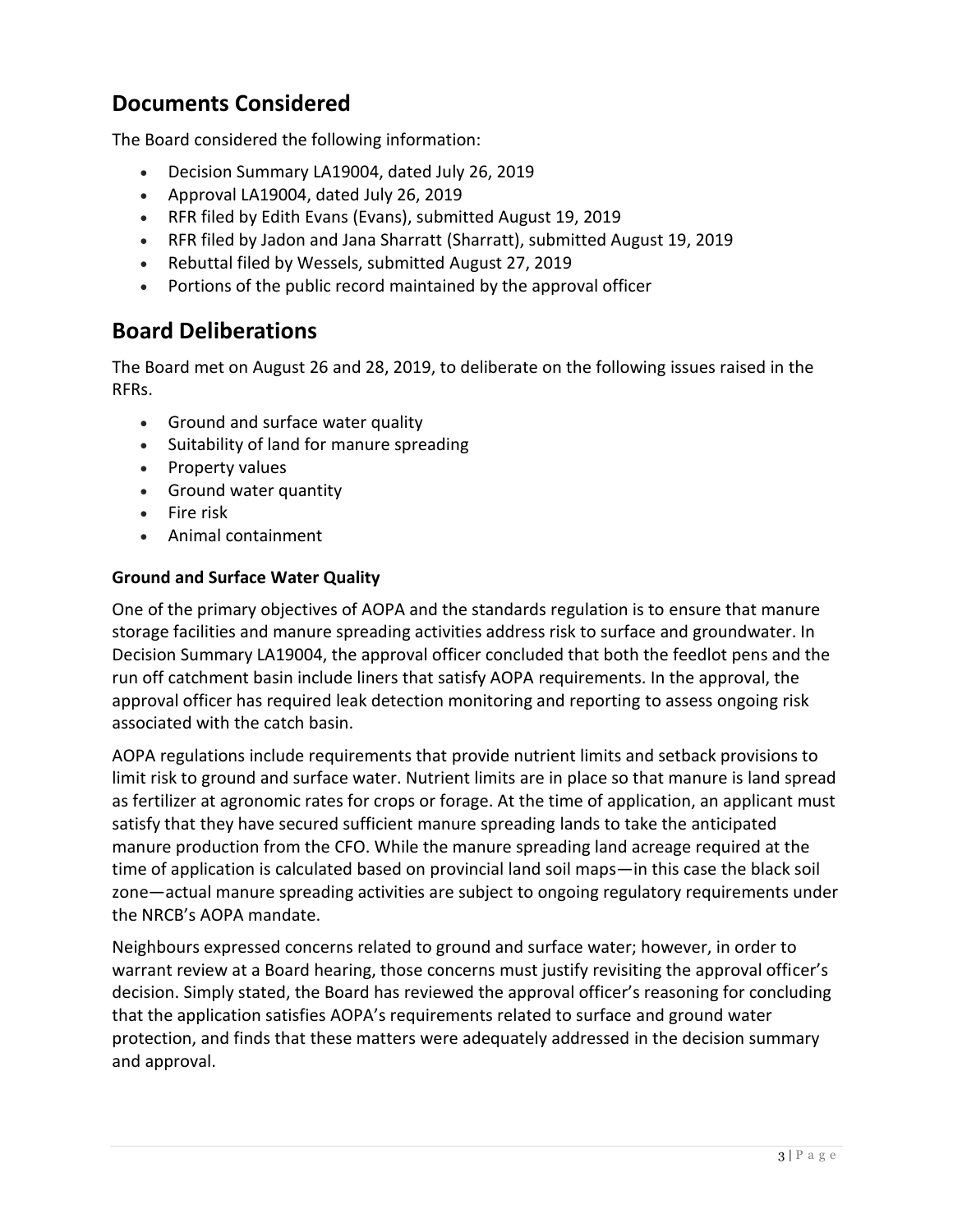# **Suitability of Land for Manure Spreading**

The Sharratt RFR expressed a concern regarding where manure will be spread, and asserted that soil in the area is not black.

Requirements related to the manure application limits on land are addressed in section 24(3) of the AOPA Standards and Administration Regulation:

# *24(3) A person must*

- *(a) have access to sufficient land for the application of manure, composting materials and compost so that the application limits for nitrate-nitrogen in Schedule 3 are not exceeded, or*
- *(b) have a nutrient management plan that has been approved by the Board.*

The Part 2 Technical Requirements Document (Technical Document) includes a listing of acres owned by Wessels, as well as two signed manure spreading agreements, describing lands and soil types available for land spreading. Each document includes confirmation by the approval officer that the described lands are suitable for spreading. The approval officer noted the soil type beside each land area listed as black. Further, the approval officer calculated updated land base requirements resulting from the amended application decreasing livestock numbers from 5,000 to 2,500 beef finishers. The Technical Document confirms that the land base requirement for spreading (black soil) is reduced from 963.7 to 481.8 acres. The Board notes that this reduced acreage assessment is not correctly reflected in the Decision Summary.

The Board finds that the acreage and soil type requirements for land spreading have been met. The Board reminds all parties that, as described in the Decision Summary, AOPA regulations set nutrient application limits requiring operators to test land on which manure is applied every three years for nitrate-nitrogen and soil salinity, and to have these results available for inspection by the NRCB.

The Board finds that issues relating to manure spreading and soil type have been adequately dealt with by the approval officer.

### **Property Values**

The Sharratt RFR expressed a concern about property values. The Board and approval officers have consistently stated that effects on land values are not a subject for the NRCB's review under AOPA. Impacts on property values are a land use issue which is a planning matter dealt with by a municipality in its municipal development plan and land use bylaws.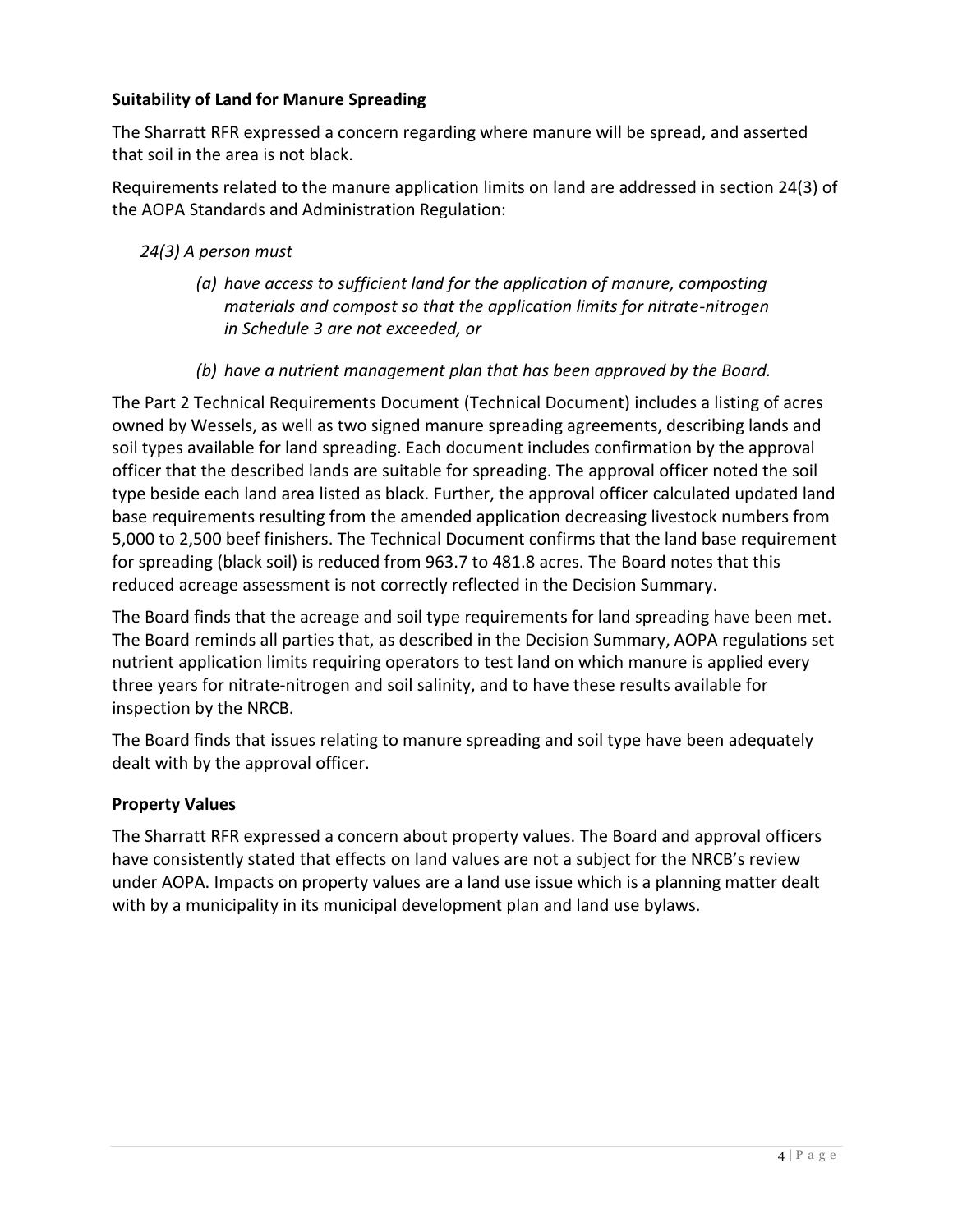### AOPA section 20(1) addresses the requirements around land use provisions:

*20(1) In considering an application for an approval or an amendment of an approval, an approval officer must consider whether the applicant meets the requirements of this Part and the regulations and whether the application is consistent with the municipal development plan land use provisions….*

In Decision Summary LA19004 Appendix A, the approval officer reviewed land use provisions in both the County's municipal district development plan (MDP), and in its land use bylaw (LUB). As well, the approval officer noted that municipalities are affected parties that are defined by AOPA to be "directly affected", and therefore are entitled to provide evidence and written submissions. The approval officer had regard for the County's manager of planning and development response stating that the application is consistent with the County's MDP. The approval officer concluded that the application is consistent with the County's land use provisions.

The Board finds that the approval officer adequately dealt with the concern regarding property values.

### **Ground Water Quantity**

The Evans and Sharratt RFRs expressed concerns about water quantity. Water quantity, a matter outside of AOPA's mandate, is a water licensing issue that is managed by Alberta Environment and Parks (AEP) under the Water Act. The Board notes that the Wessels' rebuttal acknowledges the requirement to obtain a water license from AEP. The Board reminds all parties that, as the approval officer notes in the decision summary, any construction done without having the necessary licenses and permits in place is done at the operator's sole risk.

The Board finds that issues relating to ground water quantity have been adequately dealt with by the approval officer.

### **Fire Risk**

The Sharratt RFR expressed concern about fire hazard. As the approval officer noted, there are no provisions within AOPA relating directly to fire hazard; however, AOPA permit holders must abide by other applicable legislation including the *Forest Prairie Protection Act* and applicable County burning permit bylaws.

The Board finds that issues relating to fire hazard have been adequately dealt with by the approval officer.

### **Animal Containment**

The Sharratt RFR expressed concern about cattle getting out of pens. Animal containment is regulated by Alberta Agriculture and Forestry under the *Stray Animals Act*, and therefore not within the jurisdiction of AOPA.

The Board finds that issues relating to cattle containment have been adequately dealt with by the approval officer.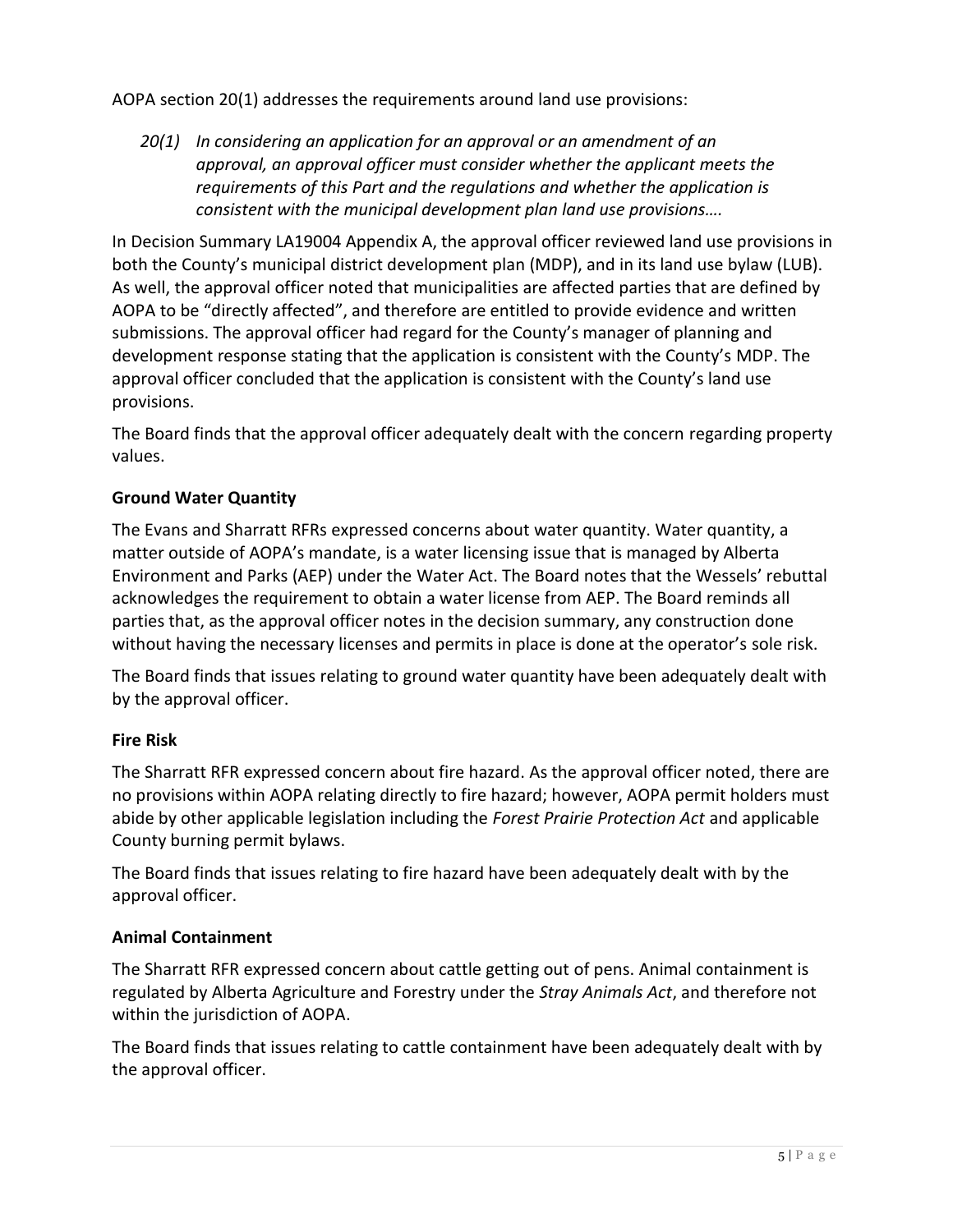# **Decision**

As a result of the Board's deliberations, it has determined that the approval officer has adequately addressed the issues raised in the filed Requests for Review, and therefore does not direct any matter to a hearing. The RFRs are denied.

DATED at EDMONTON, ALBERTA, this 3rd day of September, 2019.

\_\_\_\_\_\_\_\_\_\_\_\_\_\_\_\_\_\_\_\_\_\_\_\_\_\_\_\_ \_\_\_\_\_\_\_\_\_\_\_\_\_\_\_\_\_\_\_\_\_\_\_\_\_\_\_\_

*Original signed by:*

L. Page Stuart **Keith Leggat** 

Daniel Heaney

\_\_\_\_\_\_\_\_\_\_\_\_\_\_\_\_\_\_\_\_\_\_\_\_\_\_\_\_